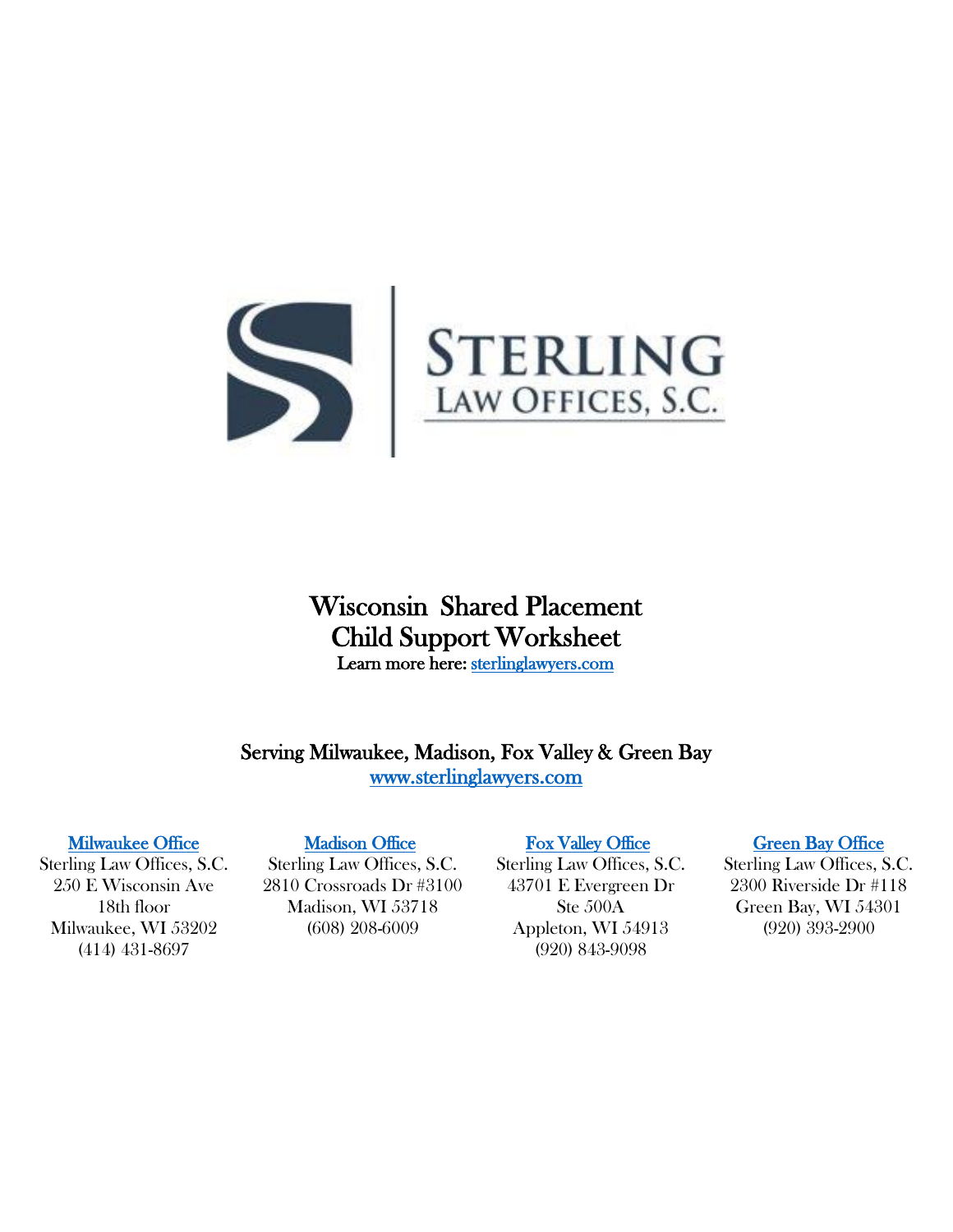# **Shared-Placement Worksheet to Estimate Support**

# **Important to Know**

- 1. The worksheet only offers an estimate of what your support might be.
- 2. The use of the Shared-Placement formula is at the court's discretion. The court **may** use the shared-placement formula:
	- **if** the order states that the parents will share the placement of their children at least 25% of the time at least 92 days/year.
	- **and** the court has ordered each parent to assume the child's basic support costs in proportion to the time that the parent has placement of the child. Basic support costs include food, shelter, clothing, etc.
- 3. The court **may** use the payer's gross income, ability to earn, or the income available for support.
	- Gross income is defined as all income and earnings from all sources. This income may or may not be taxable. Income can be in the form of money, property, or services.
	- Ability to earn considers the parent's job and wage history, health, education, and available job openings
	- Income available for support is the gross income minus support for earlier obligations. The **[serial-family](https://www.sterlinglawyers.com/wisconsin/wp-content/uploads/sites/2/Wisconsin-Serial-Family-Parent-Child-Support-Worksheet.pdf) parent [worksheet](https://www.sterlinglawyers.com/wisconsin/wp-content/uploads/sites/2/Wisconsin-Serial-Family-Parent-Child-Support-Worksheet.pdf)** may be used to estimate a parent's income available for support.
- 4. Shared-placement orders are based on the Percentage Standard as well as the time spent with each parent. The Percentage Standards are:
	- **17%** of gross income for 1 child
	- **25%** of gross income for 2 children
	- **29%** of gross income for 3 children
	- **31%** of gross income for 4 children
	- **34%** of gross income for 5 or more children
- 5. **Line 4**, the 150% multiplier is used in Shared-Placement. The multiplier accounts for each parent's share of the children's basic support costs (food, shelter, clothing, etc.).
- 6. **Line 6**, time spent with children: To calculate a parent's time spend with the children, divide the number of days each parent spends with the children by 365 days. The days spent (placement) with each parent must be in the court order. Enter the percent of time the children spends with the **other parent.** Example:

**court order:** Parent A's placement is 60% & Parent B's placement is 40% enter: 40% under Parent A  $\&$  60% under Parent B

- 7. **Line 10**, this estimate **does not** include the payment of the children's variable costs. Variable costs are the reasonable costs above basic support costs such as the cost of child care, tuition and a child's special needs.
- 8. If a parent with an existing Shared-Placement has a newer support case, the parent may use the dollar amount in **Line 3** of the worksheet when estimating support as a **Serial-Family Parent**.